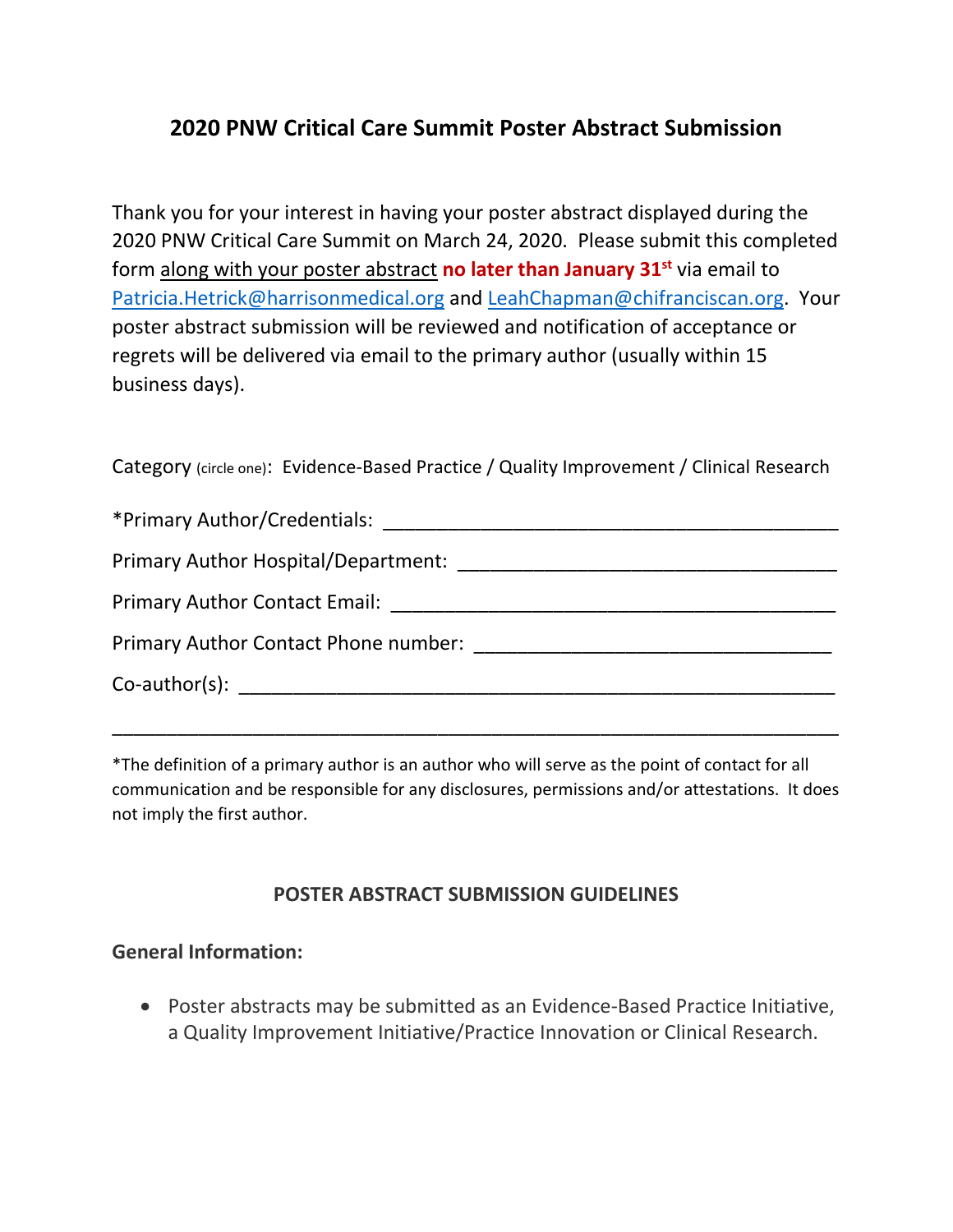- All evidence-based, quality improvement and research projects must be completed with documented results/outcomes prior to submitting a poster abstract.
- All evidence-based, quality improvement, and research projects must be based on projects and/or research which are current and/or have demonstrated sustainability.
- Authors are required to disclose any real or perceived financial, professional or personal relationship, or other conflict of interest (self or family), as appropriate.
- Authors are required to obtain any Copyright and/or Trademark permissions, as appropriate.
- Authors are required to obtain permission to use any organizational data, as appropriate.
- Authors are required to attest that human subject protection issues have been addressed, as appropriate.
- Authors are required to disclose sponsored research funding.
- If the poster abstract is accepted and displayed during the Summit, the conference registration fee is waived for the primary and one co-author. If the poster abstract is accepted but not displayed during the Summit, the primary and co-author are responsible to pay the registration fee.
- Authors are responsible for all expenses related to the poster abstract preparation and transport.
- Authors are responsible for the delivery of the poster abstract to the registration desk on the day of the Summit prior to the opening session and to retrieve the poster abstract from the registration desk after closing remarks.
- There is no requirement to man the poster abstract during the Summit.
- Poster abstracts will not be judged.

### **Evidence-Based Practice Initiative or Quality Improvement Initiative/Practice Innovation Abstract Criteria**

An Evidence-Based Practice Initiative or Quality Improvement Initiative/Practice Innovation may be the result of an organizational process that, when applied across the continuum of care, achieves a desired outcome or meets or exceeds a benchmark for a standard of practice. Evidence-based practice and quality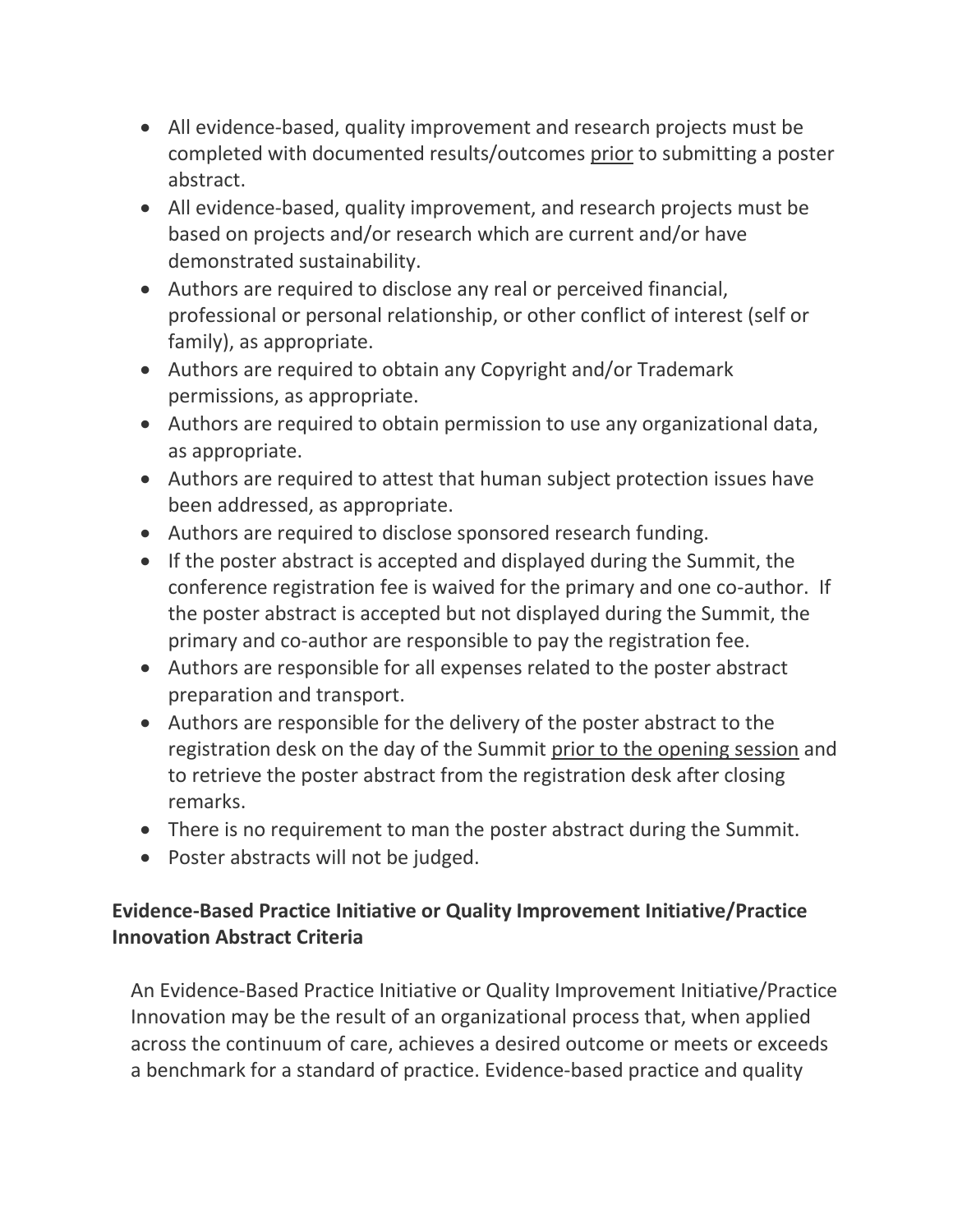improvement projects in acute and critical care can be submitted on a wide variety of processes, strategies and practice innovations.

- 1. This completed contact/disclosure form and the poster abstract may be submitted together via email in a PDF format to [Patricia.Hetrick@harrisonmedical.org](mailto:Patricia.Hetrick@harrisonmedical.org) and LeahChapman@chifranciscan.org.
- 2. The poster abstract must contain the following key elements:
	- a. **Purpose:** What was the intent/goal of the project? What problem was addressed by the evidence-based practice or quality improvement project? (Limit 500 characters)
	- b. **Description:** What was the evidence-based practice or quality improvement solution? How was it developed and implemented? What evidence in the literature influenced the process? (Limit 1,250 characters)
	- c. **Evaluation and Outcomes:** What were the outcomes of the project? How was success measured? (Limit 750 characters)

### **Research Poster Abstract Criteria**

Research may focus on any aspect of the continuum of critical care, including but not limited to direct patient care, professional practice, clinical management or education. The research may be original or replicated studies.

- 1. This completed contact/disclosure form and the poster abstract may be submitted together via email in Word or PDF format to [Patricia.Hetrick@harrisonmedical.org](mailto:Patricia.Hetrick@harrisonmedical.org) and LeahChapman@chifranciscan.org.
- 2. The abstract must contain the following key elements:
	- a. **Purpose:** What was the intent or goal of the study? What did you want to learn? (Limit 500 characters)
	- b. **Background/Significance:** What was the problem and why was it important? What knowledge are you building on? (Limit 500 characters)
	- c. **Method:** What was the design? What was the sample? What instruments were used? How was data collected and analyzed? (Limit 750 characters)
	- d. **Results:** What were the findings? (Limit 750 characters)
	- e. **Conclusions:** What do the findings mean? (Limit 500 characters)